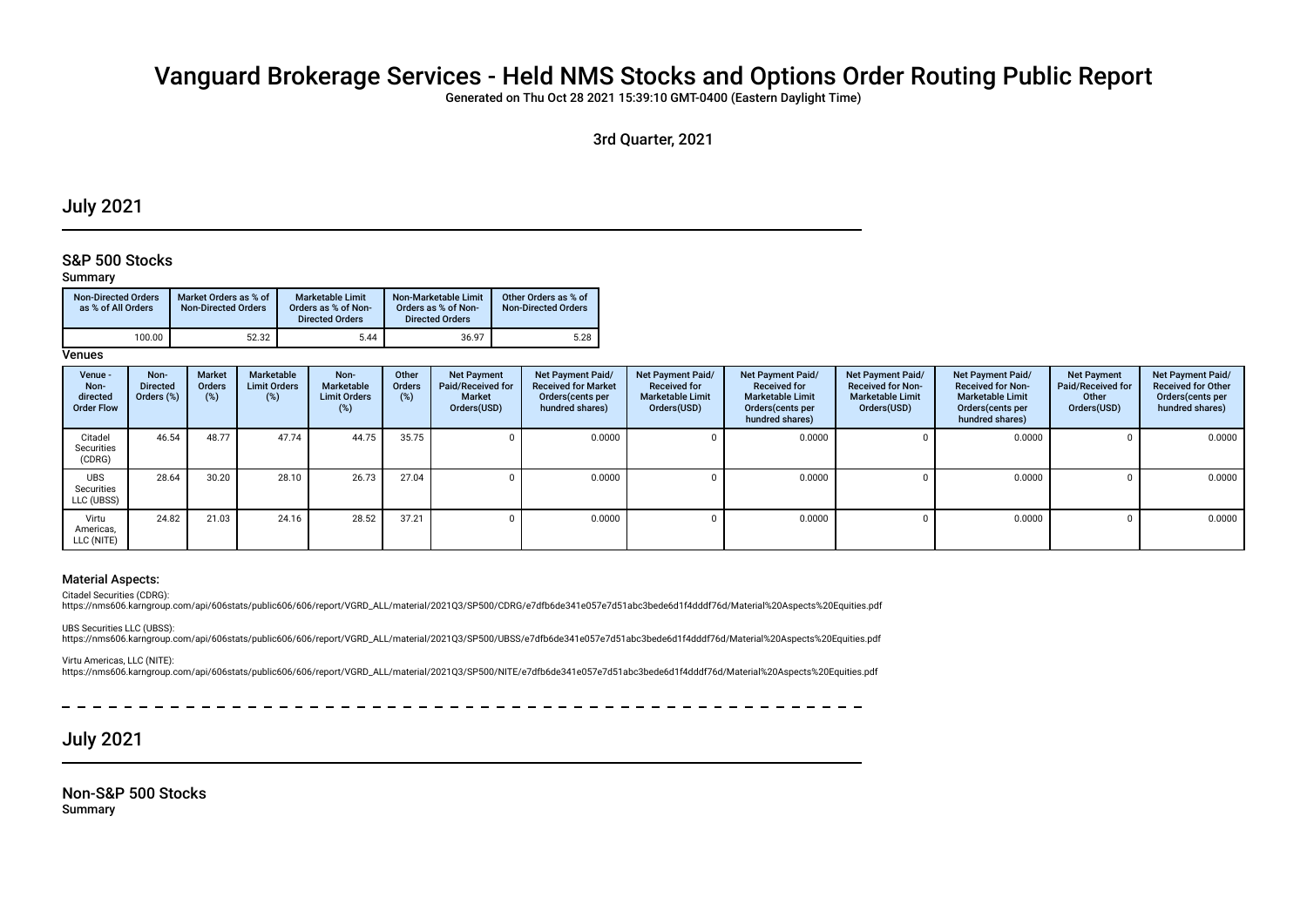| <b>Non-Directed Orders</b><br>as % of All Orders | Market Orders as % of<br><b>Non-Directed Orders</b> | <b>Marketable Limit</b><br>Orders as % of Non-<br><b>Directed Orders</b> | Non-Marketable Limit<br>Orders as % of Non-<br><b>Directed Orders</b> | Other Orders as % of<br><b>Non-Directed Orders</b> |
|--------------------------------------------------|-----------------------------------------------------|--------------------------------------------------------------------------|-----------------------------------------------------------------------|----------------------------------------------------|
| 100.00                                           | 56.98                                               | 5.89                                                                     | 33.01                                                                 | $4.1^{\circ}$                                      |

#### **Venues**

| Venue -<br>Non-<br>directed<br><b>Order Flow</b> | Non-<br><b>Directed</b><br>Orders (%) | <b>Market</b><br><b>Orders</b><br>(%) | Marketable<br><b>Limit Orders</b><br>(%) | Non-<br>Marketable<br><b>Limit Orders</b><br>(%) | Other<br>Orders<br>(%) | <b>Net Payment</b><br>Paid/Received for<br><b>Market</b><br>Orders(USD) | Net Payment Paid/<br><b>Received for Market</b><br>Orders(cents per<br>hundred shares) | Net Payment Paid/<br><b>Received for</b><br><b>Marketable Limit</b><br>Orders(USD) | Net Payment Paid/<br><b>Received for</b><br><b>Marketable Limit</b><br>Orders(cents per<br>hundred shares) | Net Payment Paid/<br><b>Received for Non-</b><br><b>Marketable Limit</b><br>Orders(USD) | <b>Net Payment Paid/</b><br><b>Received for Non-</b><br><b>Marketable Limit</b><br>Orders (cents per<br>hundred shares) | <b>Net Payment</b><br>Paid/Received for<br>Other<br>Orders(USD) | <b>Net Payment Paid/</b><br><b>Received for Other</b><br>Orders(cents per<br>hundred shares) |
|--------------------------------------------------|---------------------------------------|---------------------------------------|------------------------------------------|--------------------------------------------------|------------------------|-------------------------------------------------------------------------|----------------------------------------------------------------------------------------|------------------------------------------------------------------------------------|------------------------------------------------------------------------------------------------------------|-----------------------------------------------------------------------------------------|-------------------------------------------------------------------------------------------------------------------------|-----------------------------------------------------------------|----------------------------------------------------------------------------------------------|
| Citadel<br>Securities<br>(CDRG)                  | 42.68                                 | 43.27                                 | 43.62                                    | 42.20                                            | 36.92                  |                                                                         | 0.0000                                                                                 |                                                                                    | 0.0000                                                                                                     |                                                                                         | 0.0000                                                                                                                  |                                                                 | 0.0000                                                                                       |
| Virtu<br>Americas,<br>LLC (NITE)                 | 40.86                                 | 39.90                                 | 42.92                                    | 41.84                                            | 43.30                  |                                                                         | 0.0000                                                                                 |                                                                                    | 0.0000                                                                                                     |                                                                                         | 0.0000                                                                                                                  |                                                                 | 0.0000                                                                                       |
| <b>UBS</b><br>Securities<br>LLC (UBSS)           | 16.46                                 | 16.83                                 | 13.45                                    | 15.95                                            | 19.78                  |                                                                         | 0.0000                                                                                 |                                                                                    | 0.0000                                                                                                     |                                                                                         | 0.0000                                                                                                                  |                                                                 | $0.0000$                                                                                     |

### Material Aspects:

Citadel Securities (CDRG):<br>https://nms606.karngroup.com/api/606stats/public606/606/report/VGRD\_ALL/material/2021Q3/NONSP500/CDRG/e7dfb6de341e057e7d51abc3bede6d1f4dddf76d/Material%20Aspects%20Equities.pdf

Virtu Americas, LLC (NITE):

https://nms606.karngroup.com/api/606stats/public606/606/report/VGRD\_ALL/material/2021Q3/NONSP500/NITE/e7dfb6de341e057e7d51abc3bede6d1f4dddf76d/Material%20Aspects%20Equities.pdf

UBS Securities LLC (UBSS):

https://nms606.karngroup.com/api/606stats/public606/606/report/VGRD\_ALL/material/2021Q3/NONSP500/UBSS/e7dfb6de341e057e7d51abc3bede6d1f4dddf76d/Material%20Aspects%20Equities.pdf

 $\frac{1}{2}$  $\overline{\phantom{0}}$ 

## July 2021

## **Options**

Summary

| <b>Non-Directed Orders</b><br>as % of All Orders | Market Orders as % of<br><b>Non-Directed Orders</b> | <b>Marketable Limit</b><br>Orders as % of Non-<br><b>Directed Orders</b> | Non-Marketable Limit<br>Orders as % of Non-<br><b>Directed Orders</b> | Other Orders as % of<br><b>Non-Directed Orders</b> |
|--------------------------------------------------|-----------------------------------------------------|--------------------------------------------------------------------------|-----------------------------------------------------------------------|----------------------------------------------------|
| 100.00                                           | 0.11                                                | 19.06                                                                    | 75.04                                                                 | 5.80                                               |

**Venues** 

| Venue -<br>Non-directed<br><b>Order Flow</b>         | Non-<br><b>Directed</b><br>Orders (%) | <b>Market</b><br><b>Orders</b><br>(%) | Marketable<br><b>Limit Orders</b><br>(%) | Non-<br>Marketable<br><b>Limit Orders</b><br>(%) | Other<br><b>Orders</b><br>$(\%)$ | <b>Net Payment</b><br>Paid/Received for<br><b>Market</b><br>Orders(USD) | Net Payment Paid/<br><b>Received for Market</b><br>Orders (cents per<br>hundred shares) | Net Payment Paid/<br><b>Received for</b><br><b>Marketable Limit</b><br>Orders(USD) | Net Payment Paid/<br><b>Received for</b><br><b>Marketable Limit</b><br>Orders (cents per<br>hundred shares) | Net Payment Paid/<br><b>Received for Non-</b><br><b>Marketable Limit</b><br>Orders(USD) | Net Payment Paid/<br><b>Received for Non-</b><br><b>Marketable Limit</b><br>Orders (cents per<br>hundred shares) | <b>Net Payment</b><br>Paid/Received<br>for Other<br>Orders(USD) | Net Payment Paid/<br><b>Received for Other</b><br>Orders(cents per<br>hundred shares) |
|------------------------------------------------------|---------------------------------------|---------------------------------------|------------------------------------------|--------------------------------------------------|----------------------------------|-------------------------------------------------------------------------|-----------------------------------------------------------------------------------------|------------------------------------------------------------------------------------|-------------------------------------------------------------------------------------------------------------|-----------------------------------------------------------------------------------------|------------------------------------------------------------------------------------------------------------------|-----------------------------------------------------------------|---------------------------------------------------------------------------------------|
| <b>Citadel Securities</b><br>(CDRG)                  | 61.35                                 | 69.94                                 | 63.66                                    | 60.48                                            | 64.96                            |                                                                         | 0.0000                                                                                  |                                                                                    | 0.0000                                                                                                      |                                                                                         | 0.0000                                                                                                           |                                                                 | 0.0000                                                                                |
| Susquehanna<br>International<br>Group, LLP<br>(SUSQ) | 28.24                                 | 20.89                                 | 26.19                                    | 28.97                                            | 25.63                            |                                                                         | 0.0000                                                                                  |                                                                                    | 0.0000                                                                                                      |                                                                                         | 0.0000                                                                                                           |                                                                 | 0.0000                                                                                |
| Wolverine<br><b>Execution Svc.</b><br>(WEXX)         | 10.41                                 | 9.18                                  | 10.15                                    | 10.55                                            | 9.41                             |                                                                         | 0.0000                                                                                  |                                                                                    | 0.0000                                                                                                      |                                                                                         | 0.0000                                                                                                           |                                                                 | 0.0000                                                                                |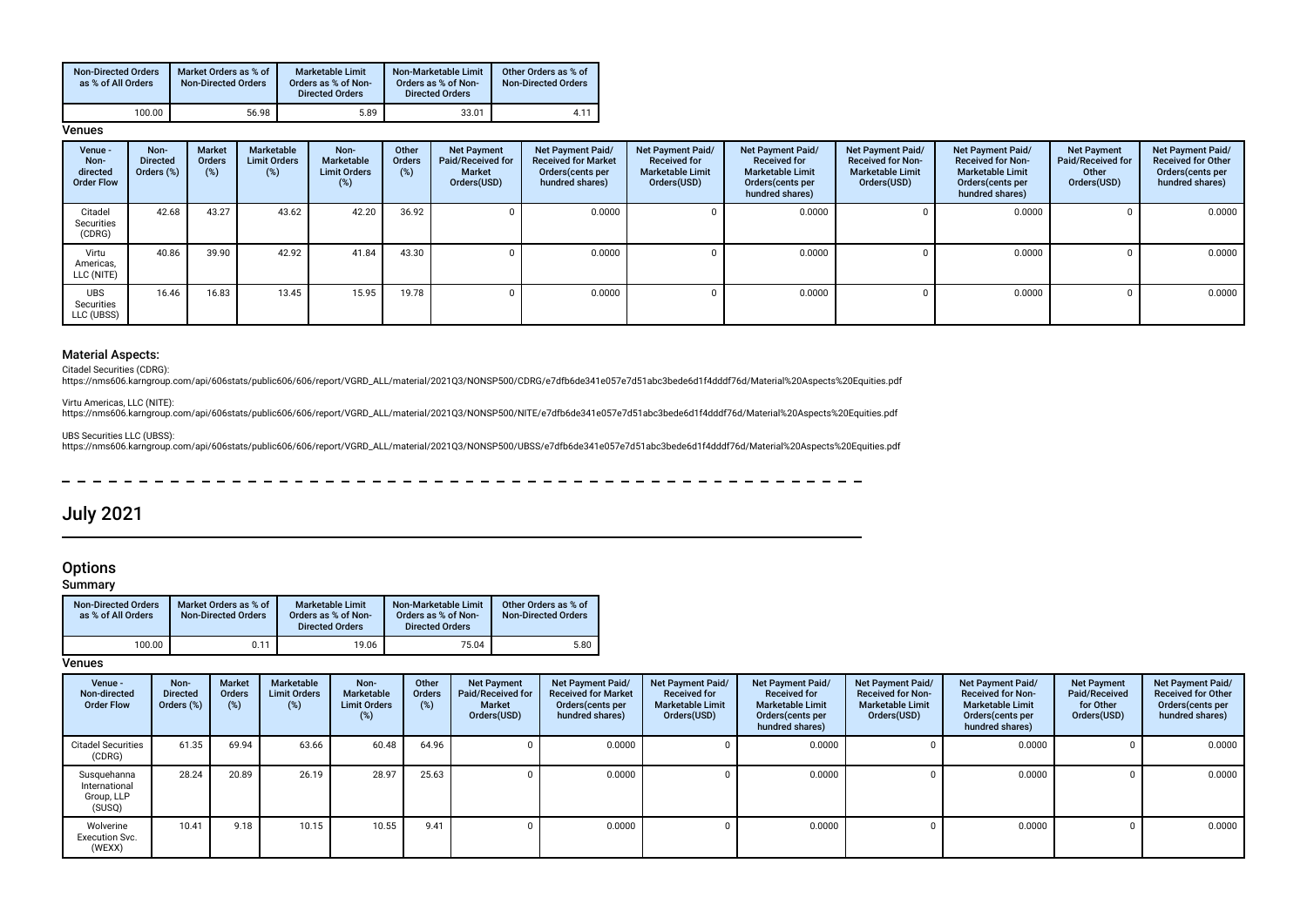#### Material Aspects:

Citadel Securities (CDRG):

https://nms606.karngroup.com/api/606stats/public606/606/report/VGRD\_ALL/material/2021Q3/O/CDRG/74d4083636bc0c887185bb158b9fb8a305b27ace/Material%20Aspects%20Options.pdf

Susquehanna International Group, LLP (SUSQ): https://nms606.karngroup.com/api/606stats/public606/606/report/VGRD\_ALL/material/2021Q3/O/SUSQ/74d4083636bc0c887185bb158b9fb8a305b27ace/Material%20Aspects%20Options.pdf

Wolverine Execution Svc. (WEXX):

https://nms606.karngroup.com/api/606stats/public606/606/report/VGRD\_ALL/material/2021Q3/O/WEXX/74d4083636bc0c887185bb158b9fb8a305b27ace/Material%20Aspects%20Options.pdf

## August 2021

### S&P 500 Stocks

### Summary

| <b>Non-Directed Orders</b><br>as % of All Orders | Market Orders as % of<br><b>Non-Directed Orders</b> | Marketable Limit<br>Orders as % of Non-<br><b>Directed Orders</b> | Non-Marketable Limit<br>Orders as % of Non-<br><b>Directed Orders</b> | Other Orders as % of<br><b>Non-Directed Orders</b> |
|--------------------------------------------------|-----------------------------------------------------|-------------------------------------------------------------------|-----------------------------------------------------------------------|----------------------------------------------------|
| 100.00                                           | 51.73                                               | 5.43                                                              | 37.52                                                                 | 5.32                                               |

Venues

| Venue -<br>Non-<br>directed<br><b>Order Flow</b> | Non-<br><b>Directed</b><br>Orders (%) | Market<br><b>Orders</b><br>(%) | Marketable<br><b>Limit Orders</b><br>$(\%)$ | Non-<br>Marketable<br><b>Limit Orders</b><br>(%) | Other<br>Orders<br>(%) | <b>Net Payment</b><br>Paid/Received for<br><b>Market</b><br>Orders(USD) | <b>Net Payment Paid/</b><br><b>Received for Market</b><br>Orders(cents per<br>hundred shares) | Net Payment Paid/<br><b>Received for</b><br><b>Marketable Limit</b><br>Orders(USD) | Net Payment Paid/<br><b>Received for</b><br><b>Marketable Limit</b><br>Orders(cents per<br>hundred shares) | Net Payment Paid/<br><b>Received for Non-</b><br><b>Marketable Limit</b><br>Orders(USD) | Net Payment Paid/<br><b>Received for Non-</b><br><b>Marketable Limit</b><br>Orders (cents per<br>hundred shares) | <b>Net Payment</b><br>Paid/Received for<br>Other<br>Orders(USD) | Net Payment Paid/<br><b>Received for Other</b><br>Orders(cents per<br>hundred shares) |
|--------------------------------------------------|---------------------------------------|--------------------------------|---------------------------------------------|--------------------------------------------------|------------------------|-------------------------------------------------------------------------|-----------------------------------------------------------------------------------------------|------------------------------------------------------------------------------------|------------------------------------------------------------------------------------------------------------|-----------------------------------------------------------------------------------------|------------------------------------------------------------------------------------------------------------------|-----------------------------------------------------------------|---------------------------------------------------------------------------------------|
| Citadel<br>Securities<br>(CDRG)                  | 46.51                                 | 48.77                          | 47.50                                       | 44.61                                            | 37.04                  |                                                                         | 0.0000                                                                                        |                                                                                    | 0.0000                                                                                                     |                                                                                         | 0.0000                                                                                                           |                                                                 | 0.0000                                                                                |
| <b>UBS</b><br>Securities<br>LLC (UBSS)           | 28.50                                 | 30.09                          | 28.46                                       | 26.78                                            | 25.20                  |                                                                         | 0.0000                                                                                        |                                                                                    | 0.0000                                                                                                     |                                                                                         | 0.0000                                                                                                           |                                                                 | 0.0000                                                                                |
| Virtu<br>Americas,<br>LLC (NITE)                 | 24.99                                 | 21.14                          | 24.04                                       | 28.62                                            | 37.77                  |                                                                         | 0.0000                                                                                        |                                                                                    | 0.0000                                                                                                     |                                                                                         | 0.0000                                                                                                           |                                                                 | 0.0000                                                                                |

#### Material Aspects:

Citadel Securities (CDRG):

https://nms606.karngroup.com/api/606stats/public606/606/report/VGRD\_ALL/material/2021Q3/SP500/CDRG/e7dfb6de341e057e7d51abc3bede6d1f4dddf76d/Material%20Aspects%20Equities.pdf

UBS Securities LLC (UBSS):

https://nms606.karngroup.com/api/606stats/public606/606/report/VGRD\_ALL/material/2021Q3/SP500/UBSS/e7dfb6de341e057e7d51abc3bede6d1f4dddf76d/Material%20Aspects%20Equities.pdf

#### Virtu Americas, LLC (NITE):

https://nms606.karngroup.com/api/606stats/public606/606/report/VGRD\_ALL/material/2021Q3/SP500/NITE/e7dfb6de341e057e7d51abc3bede6d1f4dddf76d/Material%20Aspects%20Equities.pdf

August 2021

Non-S&P 500 Stocks Summary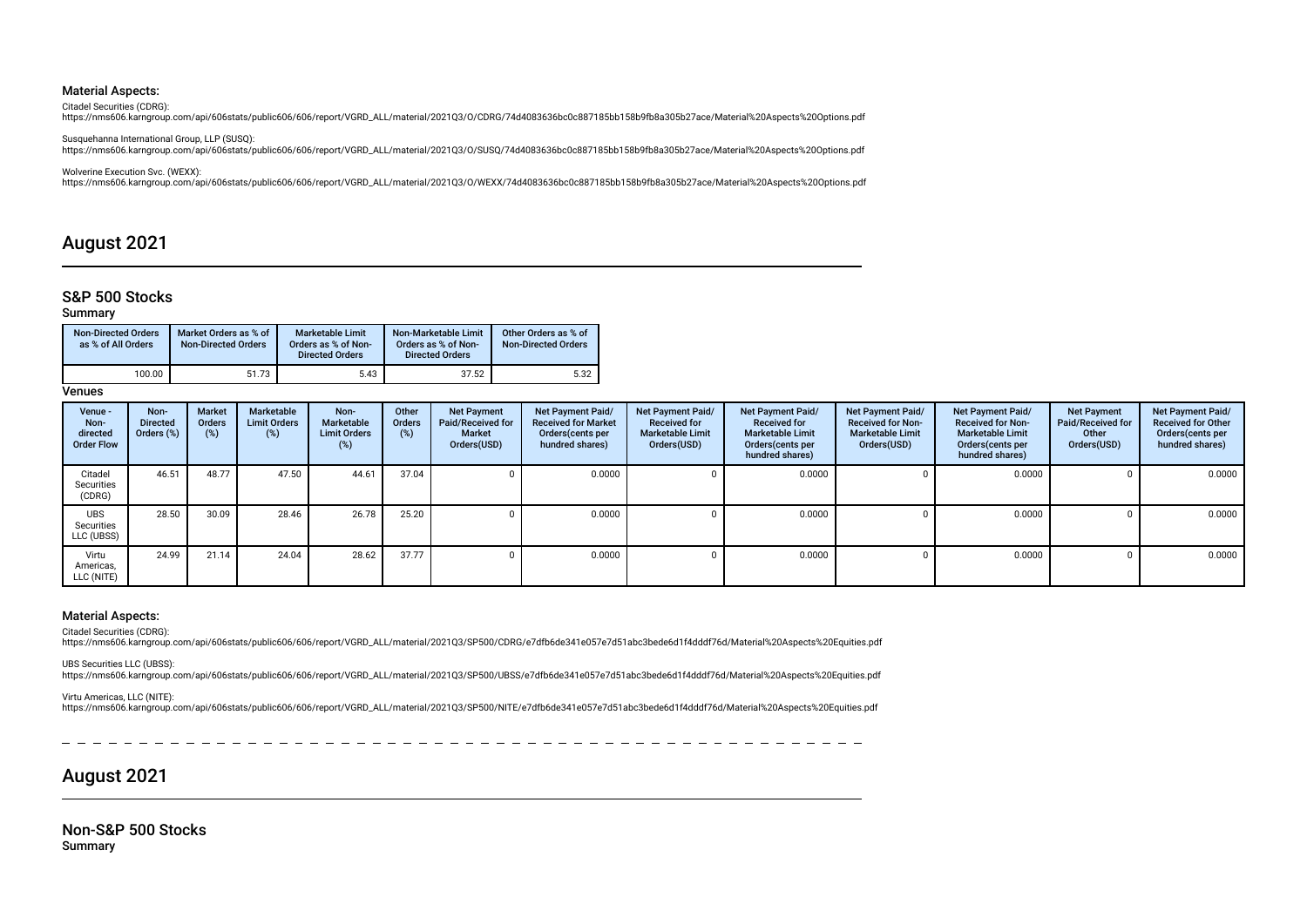| <b>Non-Directed Orders</b><br>as % of All Orders | Market Orders as % of<br><b>Non-Directed Orders</b> | <b>Marketable Limit</b><br>Orders as % of Non-<br><b>Directed Orders</b> | Non-Marketable Limit<br>Orders as % of Non-<br><b>Directed Orders</b> | Other Orders as % of<br><b>Non-Directed Orders</b> |
|--------------------------------------------------|-----------------------------------------------------|--------------------------------------------------------------------------|-----------------------------------------------------------------------|----------------------------------------------------|
| 100.00                                           | 56.67                                               | 5.76                                                                     | 33.10                                                                 | 4.48                                               |

#### **Venues**

| Venue -<br>Non-<br>directed<br><b>Order Flow</b> | Non-<br><b>Directed</b><br>Orders (%) | <b>Market</b><br>Orders<br>(%) | Marketable<br><b>Limit Orders</b><br>$(\%)$ | Non-<br><b>Marketable</b><br><b>Limit Orders</b><br>$(\%)$ | Other<br>Orders<br>(%) | <b>Net Payment</b><br>Paid/Received for<br><b>Market</b><br>Orders(USD) | <b>Net Payment Paid/</b><br><b>Received for Market</b><br>Orders (cents per<br>hundred shares) | Net Payment Paid/<br><b>Received for</b><br><b>Marketable Limit</b><br>Orders(USD) | Net Payment Paid/<br><b>Received for</b><br><b>Marketable Limit</b><br>Orders(cents per<br>hundred shares) | Net Payment Paid/<br><b>Received for Non-</b><br><b>Marketable Limit</b><br>Orders(USD) | Net Payment Paid/<br><b>Received for Non-</b><br><b>Marketable Limit</b><br>Orders (cents per<br>hundred shares) | <b>Net Payment</b><br>Paid/Received for<br>Other<br>Orders(USD) | <b>Net Payment Paid/</b><br><b>Received for Other</b><br>Orders (cents per<br>hundred shares) |
|--------------------------------------------------|---------------------------------------|--------------------------------|---------------------------------------------|------------------------------------------------------------|------------------------|-------------------------------------------------------------------------|------------------------------------------------------------------------------------------------|------------------------------------------------------------------------------------|------------------------------------------------------------------------------------------------------------|-----------------------------------------------------------------------------------------|------------------------------------------------------------------------------------------------------------------|-----------------------------------------------------------------|-----------------------------------------------------------------------------------------------|
| Citadel<br>Securities<br>(CDRG)                  | 42.78                                 | 43.52                          | 43.69                                       | 42.29                                                      | 36.05                  |                                                                         | 0.0000                                                                                         |                                                                                    | 0.0000                                                                                                     |                                                                                         | 0.0000                                                                                                           | 0                                                               | 0.0000                                                                                        |
| Virtu<br>Americas,<br>LLC (NITE)                 | 41.42                                 | 40.62                          | 43.51                                       | 42.08                                                      | 44.04                  |                                                                         | 0.0000                                                                                         |                                                                                    | 0.0000                                                                                                     |                                                                                         | 0.0000                                                                                                           | <sup>n</sup>                                                    | 0.0000                                                                                        |
| <b>UBS</b><br>Securities<br>LLC (UBSS)           | 15.79                                 | 15.87                          | 12.80                                       | 15.63                                                      | 19.91                  |                                                                         | 0.0000                                                                                         |                                                                                    | 0.0000                                                                                                     |                                                                                         | 0.0000                                                                                                           | <sup>n</sup>                                                    | 0.0000                                                                                        |

### Material Aspects:

Citadel Securities (CDRG):<br>https://nms606.karngroup.com/api/606stats/public606/606/report/VGRD\_ALL/material/2021Q3/NONSP500/CDRG/e7dfb6de341e057e7d51abc3bede6d1f4dddf76d/Material%20Aspects%20Equities.pdf

Virtu Americas, LLC (NITE):

https://nms606.karngroup.com/api/606stats/public606/606/report/VGRD\_ALL/material/2021Q3/NONSP500/NITE/e7dfb6de341e057e7d51abc3bede6d1f4dddf76d/Material%20Aspects%20Equities.pdf

UBS Securities LLC (UBSS):

https://nms606.karngroup.com/api/606stats/public606/606/report/VGRD\_ALL/material/2021Q3/NONSP500/UBSS/e7dfb6de341e057e7d51abc3bede6d1f4dddf76d/Material%20Aspects%20Equities.pdf

 $\frac{1}{2}$  $\overline{\phantom{0}}$  $\overline{\phantom{0}}$ 

## August 2021

## **Options**

Summary

| <b>Non-Directed Orders</b><br>as % of All Orders | Market Orders as % of<br><b>Non-Directed Orders</b> | <b>Marketable Limit</b><br>Orders as % of Non-<br><b>Directed Orders</b> | Non-Marketable Limit<br>Orders as % of Non-<br><b>Directed Orders</b> | Other Orders as % of<br><b>Non-Directed Orders</b> |
|--------------------------------------------------|-----------------------------------------------------|--------------------------------------------------------------------------|-----------------------------------------------------------------------|----------------------------------------------------|
| 100.00                                           | 0.09                                                | 18.31                                                                    | 75.72                                                                 | 5.88                                               |

**Venues** 

| Venue -<br>Non-directed<br><b>Order Flow</b>         | Non-<br><b>Directed</b><br>Orders (%) | <b>Market</b><br><b>Orders</b><br>(%) | Marketable<br><b>Limit Orders</b><br>(%) | Non-<br>Marketable<br><b>Limit Orders</b><br>(%) | Other<br><b>Orders</b><br>$(\%)$ | <b>Net Payment</b><br>Paid/Received for<br><b>Market</b><br>Orders(USD) | <b>Net Payment Paid/</b><br><b>Received for Market</b><br>Orders (cents per<br>hundred shares) | Net Payment Paid/<br><b>Received for</b><br><b>Marketable Limit</b><br>Orders(USD) | Net Payment Paid/<br><b>Received for</b><br><b>Marketable Limit</b><br>Orders (cents per<br>hundred shares) | Net Payment Paid/<br><b>Received for Non-</b><br><b>Marketable Limit</b><br>Orders(USD) | Net Payment Paid/<br><b>Received for Non-</b><br><b>Marketable Limit</b><br>Orders (cents per<br>hundred shares) | <b>Net Payment</b><br>Paid/Received<br>for Other<br>Orders(USD) | Net Payment Paid/<br><b>Received for Other</b><br>Orders(cents per<br>hundred shares) |
|------------------------------------------------------|---------------------------------------|---------------------------------------|------------------------------------------|--------------------------------------------------|----------------------------------|-------------------------------------------------------------------------|------------------------------------------------------------------------------------------------|------------------------------------------------------------------------------------|-------------------------------------------------------------------------------------------------------------|-----------------------------------------------------------------------------------------|------------------------------------------------------------------------------------------------------------------|-----------------------------------------------------------------|---------------------------------------------------------------------------------------|
| <b>Citadel Securities</b><br>(CDRG)                  | 61.32                                 | 61.48                                 | 63.60                                    | 60.41                                            | 66.02                            |                                                                         | 0.0000                                                                                         |                                                                                    | 0.0000                                                                                                      |                                                                                         | 0.0000                                                                                                           |                                                                 | 0.0000                                                                                |
| Susquehanna<br>International<br>Group, LLP<br>(SUSQ) | 28.14                                 | 24.81                                 | 26.12                                    | 28.85                                            | 25.25                            |                                                                         | 0.0000                                                                                         |                                                                                    | 0.0000                                                                                                      |                                                                                         | 0.0000                                                                                                           |                                                                 | 0.0000                                                                                |
| Wolverine<br>Execution Svc.<br>(WEXX)                | 10.54                                 | 13.70                                 | 10.28                                    | 10.74                                            | 8.73                             |                                                                         | 0.0000                                                                                         |                                                                                    | 0.0000                                                                                                      |                                                                                         | 0.0000                                                                                                           |                                                                 | 0.0000                                                                                |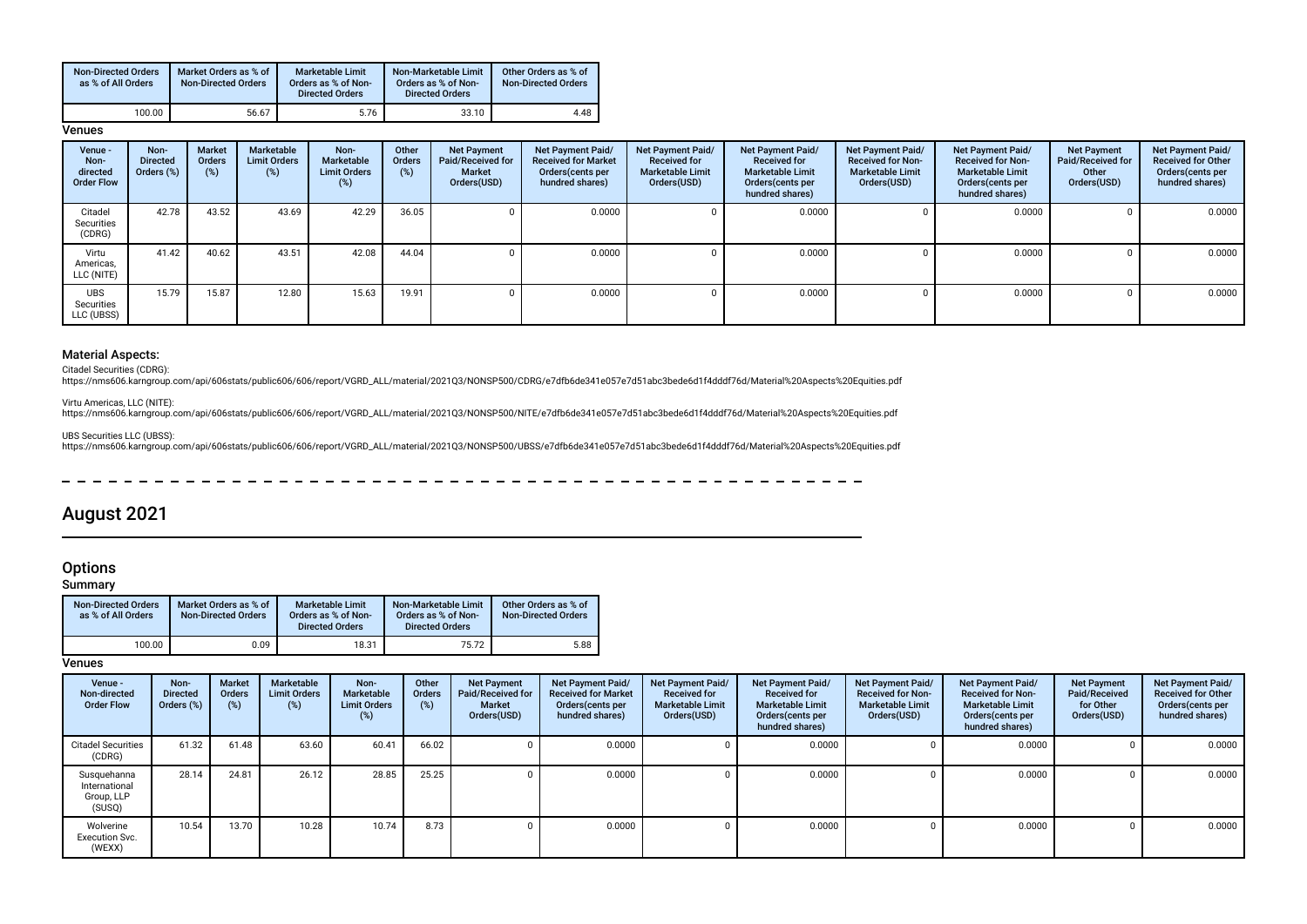#### Material Aspects:

Citadel Securities (CDRG):

https://nms606.karngroup.com/api/606stats/public606/606/report/VGRD\_ALL/material/2021Q3/O/CDRG/74d4083636bc0c887185bb158b9fb8a305b27ace/Material%20Aspects%20Options.pdf

Susquehanna International Group, LLP (SUSQ): https://nms606.karngroup.com/api/606stats/public606/606/report/VGRD\_ALL/material/2021Q3/O/SUSQ/74d4083636bc0c887185bb158b9fb8a305b27ace/Material%20Aspects%20Options.pdf

Wolverine Execution Svc. (WEXX):

https://nms606.karngroup.com/api/606stats/public606/606/report/VGRD\_ALL/material/2021Q3/O/WEXX/74d4083636bc0c887185bb158b9fb8a305b27ace/Material%20Aspects%20Options.pdf

## September 2021

### S&P 500 Stocks

### Summary

| <b>Non-Directed Orders</b><br>as % of All Orders | Market Orders as % of<br><b>Non-Directed Orders</b> | Marketable Limit<br>Orders as % of Non-<br><b>Directed Orders</b> | Non-Marketable Limit<br>Orders as % of Non-<br><b>Directed Orders</b> | Other Orders as % of<br><b>Non-Directed Orders</b> |  |  |
|--------------------------------------------------|-----------------------------------------------------|-------------------------------------------------------------------|-----------------------------------------------------------------------|----------------------------------------------------|--|--|
| 100.00                                           | 51.18                                               | 5.37                                                              | 38.86                                                                 | 4.59                                               |  |  |

Venues

| Venue -<br>Non-<br>directed<br><b>Order Flow</b> | Non-<br><b>Directed</b><br>Orders (%) | Market<br><b>Orders</b><br>(%) | Marketable<br><b>Limit Orders</b><br>$(\%)$ | Non-<br>Marketable<br><b>Limit Orders</b><br>(%) | Other<br>Orders<br>(%) | <b>Net Payment</b><br>Paid/Received for<br><b>Market</b><br>Orders(USD) | <b>Net Payment Paid/</b><br><b>Received for Market</b><br>Orders(cents per<br>hundred shares) | Net Payment Paid/<br><b>Received for</b><br><b>Marketable Limit</b><br>Orders(USD) | Net Payment Paid/<br><b>Received for</b><br><b>Marketable Limit</b><br>Orders(cents per<br>hundred shares) | Net Payment Paid/<br><b>Received for Non-</b><br><b>Marketable Limit</b><br>Orders(USD) | Net Payment Paid/<br><b>Received for Non-</b><br><b>Marketable Limit</b><br>Orders (cents per<br>hundred shares) | <b>Net Payment</b><br>Paid/Received for<br>Other<br>Orders(USD) | Net Payment Paid/<br><b>Received for Other</b><br>Orders(cents per<br>hundred shares) |
|--------------------------------------------------|---------------------------------------|--------------------------------|---------------------------------------------|--------------------------------------------------|------------------------|-------------------------------------------------------------------------|-----------------------------------------------------------------------------------------------|------------------------------------------------------------------------------------|------------------------------------------------------------------------------------------------------------|-----------------------------------------------------------------------------------------|------------------------------------------------------------------------------------------------------------------|-----------------------------------------------------------------|---------------------------------------------------------------------------------------|
| Citadel<br>Securities<br>(CDRG)                  | 46.61                                 | 48.73                          | 47.49                                       | 44.90                                            | 36.49                  |                                                                         | 0.0000                                                                                        |                                                                                    | 0.0000                                                                                                     |                                                                                         | 0.0000                                                                                                           |                                                                 | 0.0000                                                                                |
| <b>UBS</b><br>Securities<br>LLC (UBSS)           | 28.44                                 | 30.17                          | 28.69                                       | 26.48                                            | 25.34                  |                                                                         | 0.0000                                                                                        |                                                                                    | 0.0000                                                                                                     |                                                                                         | 0.0000                                                                                                           |                                                                 | 0.0000                                                                                |
| Virtu<br>Americas,<br>LLC (NITE)                 | 24.95                                 | 21.09                          | 23.82                                       | 28.62                                            | 38.17                  |                                                                         | 0.0000                                                                                        |                                                                                    | 0.0000                                                                                                     |                                                                                         | 0.0000                                                                                                           |                                                                 | 0.0000                                                                                |

#### Material Aspects:

Citadel Securities (CDRG):

https://nms606.karngroup.com/api/606stats/public606/606/report/VGRD\_ALL/material/2021Q3/SP500/CDRG/e7dfb6de341e057e7d51abc3bede6d1f4dddf76d/Material%20Aspects%20Equities.pdf

UBS Securities LLC (UBSS):

https://nms606.karngroup.com/api/606stats/public606/606/report/VGRD\_ALL/material/2021Q3/SP500/UBSS/e7dfb6de341e057e7d51abc3bede6d1f4dddf76d/Material%20Aspects%20Equities.pdf

#### Virtu Americas, LLC (NITE):

https://nms606.karngroup.com/api/606stats/public606/606/report/VGRD\_ALL/material/2021Q3/SP500/NITE/e7dfb6de341e057e7d51abc3bede6d1f4dddf76d/Material%20Aspects%20Equities.pdf

September 2021

Non-S&P 500 Stocks Summary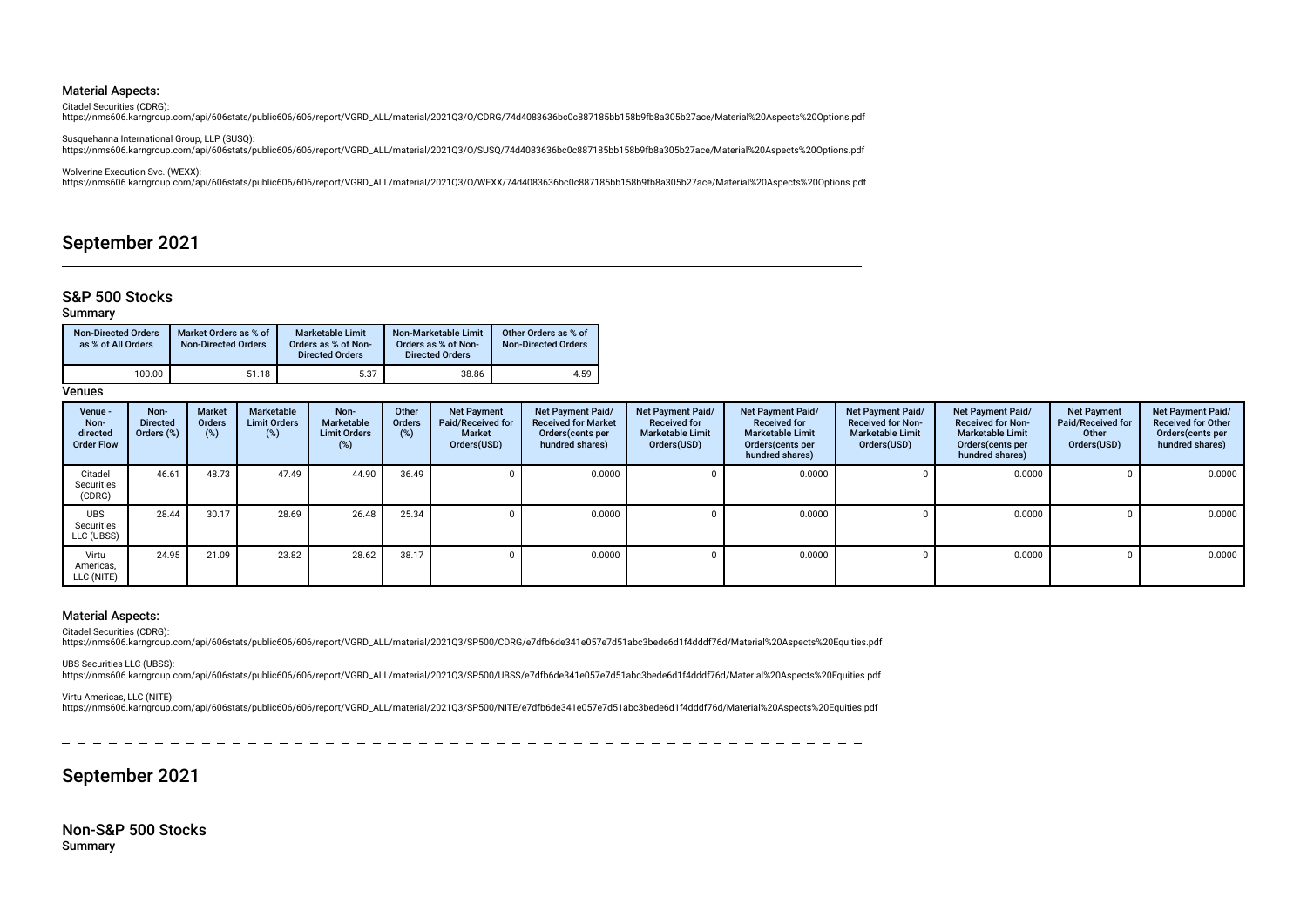| <b>Non-Directed Orders</b><br>as % of All Orders | Market Orders as % of<br><b>Non-Directed Orders</b> | <b>Marketable Limit</b><br>Orders as % of Non-<br><b>Directed Orders</b> | Non-Marketable Limit<br>Orders as % of Non-<br><b>Directed Orders</b> | Other Orders as % of<br><b>Non-Directed Orders</b> |  |  |
|--------------------------------------------------|-----------------------------------------------------|--------------------------------------------------------------------------|-----------------------------------------------------------------------|----------------------------------------------------|--|--|
| 100.00                                           | 56.96                                               | 5.68                                                                     | 33.10                                                                 | 4.26                                               |  |  |

#### **Venues**

| Venue -<br>Non-<br>directed<br><b>Order Flow</b> | Non-<br><b>Directed</b><br>Orders (%) | <b>Market</b><br>Orders<br>(%) | Marketable<br><b>Limit Orders</b><br>$(\%)$ | Non-<br><b>Marketable</b><br><b>Limit Orders</b><br>$(\%)$ | Other<br>Orders<br>(%) | <b>Net Payment</b><br>Paid/Received for<br><b>Market</b><br>Orders(USD) | <b>Net Payment Paid/</b><br><b>Received for Market</b><br>Orders (cents per<br>hundred shares) | Net Payment Paid/<br><b>Received for</b><br><b>Marketable Limit</b><br>Orders(USD) | Net Payment Paid/<br><b>Received for</b><br><b>Marketable Limit</b><br>Orders(cents per<br>hundred shares) | Net Payment Paid/<br><b>Received for Non-</b><br><b>Marketable Limit</b><br>Orders(USD) | Net Payment Paid/<br><b>Received for Non-</b><br><b>Marketable Limit</b><br>Orders (cents per<br>hundred shares) | <b>Net Payment</b><br>Paid/Received for<br>Other<br>Orders(USD) | <b>Net Payment Paid/</b><br><b>Received for Other</b><br>Orders (cents per<br>hundred shares) |
|--------------------------------------------------|---------------------------------------|--------------------------------|---------------------------------------------|------------------------------------------------------------|------------------------|-------------------------------------------------------------------------|------------------------------------------------------------------------------------------------|------------------------------------------------------------------------------------|------------------------------------------------------------------------------------------------------------|-----------------------------------------------------------------------------------------|------------------------------------------------------------------------------------------------------------------|-----------------------------------------------------------------|-----------------------------------------------------------------------------------------------|
| Citadel<br>Securities<br>(CDRG)                  | 42.58                                 | 43.31                          | 43.39                                       | 41.92                                                      | 36.82                  |                                                                         | 0.0000                                                                                         |                                                                                    | 0.0000                                                                                                     |                                                                                         | 0.0000                                                                                                           | 0                                                               | 0.0000                                                                                        |
| Virtu<br>Americas,<br>LLC (NITE)                 | 40.85                                 | 39.91                          | 43.03                                       | 41.70                                                      | 43.97                  |                                                                         | 0.0000                                                                                         |                                                                                    | 0.0000                                                                                                     |                                                                                         | 0.0000                                                                                                           | <sup>n</sup>                                                    | 0.0000                                                                                        |
| <b>UBS</b><br>Securities<br>LLC (UBSS)           | 16.57                                 | 16.78                          | 13.58                                       | 16.37                                                      | 19.21                  |                                                                         | 0.0000                                                                                         |                                                                                    | 0.0000                                                                                                     |                                                                                         | 0.0000                                                                                                           | <sup>n</sup>                                                    | 0.0000                                                                                        |

### Material Aspects:

Citadel Securities (CDRG):<br>https://nms606.karngroup.com/api/606stats/public606/606/report/VGRD\_ALL/material/2021Q3/NONSP500/CDRG/e7dfb6de341e057e7d51abc3bede6d1f4dddf76d/Material%20Aspects%20Equities.pdf

Virtu Americas, LLC (NITE):

https://nms606.karngroup.com/api/606stats/public606/606/report/VGRD\_ALL/material/2021Q3/NONSP500/NITE/e7dfb6de341e057e7d51abc3bede6d1f4dddf76d/Material%20Aspects%20Equities.pdf

UBS Securities LLC (UBSS):

https://nms606.karngroup.com/api/606stats/public606/606/report/VGRD\_ALL/material/2021Q3/NONSP500/UBSS/e7dfb6de341e057e7d51abc3bede6d1f4dddf76d/Material%20Aspects%20Equities.pdf

 $\frac{1}{2}$  $\overline{\phantom{0}}$  $\overline{\phantom{0}}$ 

## September 2021

## **Options**

Summary

| <b>Non-Directed Orders</b><br>as % of All Orders | Market Orders as % of<br><b>Non-Directed Orders</b> | <b>Marketable Limit</b><br>Orders as % of Non-<br><b>Directed Orders</b> | Non-Marketable Limit<br>Orders as % of Non-<br><b>Directed Orders</b> | Other Orders as % of<br><b>Non-Directed Orders</b> |  |  |
|--------------------------------------------------|-----------------------------------------------------|--------------------------------------------------------------------------|-----------------------------------------------------------------------|----------------------------------------------------|--|--|
| 100.00                                           | 0.11                                                | 18.58                                                                    | 75.59                                                                 | 5.72                                               |  |  |

**Venues** 

| Venue -<br>Non-directed<br><b>Order Flow</b>         | Non-<br><b>Directed</b><br>Orders (%) | <b>Market</b><br><b>Orders</b><br>(%) | <b>Marketable</b><br><b>Limit Orders</b><br>(%) | Non-<br>Marketable<br><b>Limit Orders</b><br>(%) | Other<br><b>Orders</b><br>$(\%)$ | <b>Net Payment</b><br>Paid/Received for<br><b>Market</b><br>Orders(USD) | Net Payment Paid/<br><b>Received for Market</b><br>Orders (cents per<br>hundred shares) | Net Payment Paid/<br><b>Received for</b><br><b>Marketable Limit</b><br>Orders(USD) | Net Payment Paid/<br><b>Received for</b><br><b>Marketable Limit</b><br>Orders (cents per<br>hundred shares) | Net Payment Paid/<br><b>Received for Non-</b><br><b>Marketable Limit</b><br>Orders(USD) | Net Payment Paid/<br><b>Received for Non-</b><br><b>Marketable Limit</b><br>Orders (cents per<br>hundred shares) | <b>Net Payment</b><br>Paid/Received<br>for Other<br>Orders(USD) | Net Payment Paid/<br><b>Received for Other</b><br>Orders(cents per<br>hundred shares) |
|------------------------------------------------------|---------------------------------------|---------------------------------------|-------------------------------------------------|--------------------------------------------------|----------------------------------|-------------------------------------------------------------------------|-----------------------------------------------------------------------------------------|------------------------------------------------------------------------------------|-------------------------------------------------------------------------------------------------------------|-----------------------------------------------------------------------------------------|------------------------------------------------------------------------------------------------------------------|-----------------------------------------------------------------|---------------------------------------------------------------------------------------|
| <b>Citadel Securities</b><br>(CDRG)                  | 61.24                                 | 64.91                                 | 63.60                                           | 60.40                                            | 64.59                            |                                                                         | 0.0000                                                                                  |                                                                                    | 0.0000                                                                                                      |                                                                                         | 0.0000                                                                                                           |                                                                 | 0.0000                                                                                |
| Susquehanna<br>International<br>Group, LLP<br>(SUSQ) | 28.32                                 | 22.98                                 | 26.28                                           | 28.94                                            | 26.94                            |                                                                         | 0.0000                                                                                  |                                                                                    | 0.0000                                                                                                      |                                                                                         | 0.0000                                                                                                           |                                                                 | 0.0000                                                                                |
| Wolverine<br><b>Execution Svc.</b><br>(WEXX)         | 10.44                                 | 12.11                                 | 10.12                                           | 10.66                                            | 8.47                             |                                                                         | 0.0000                                                                                  |                                                                                    | 0.0000                                                                                                      |                                                                                         | 0.0000                                                                                                           |                                                                 | 0.0000                                                                                |